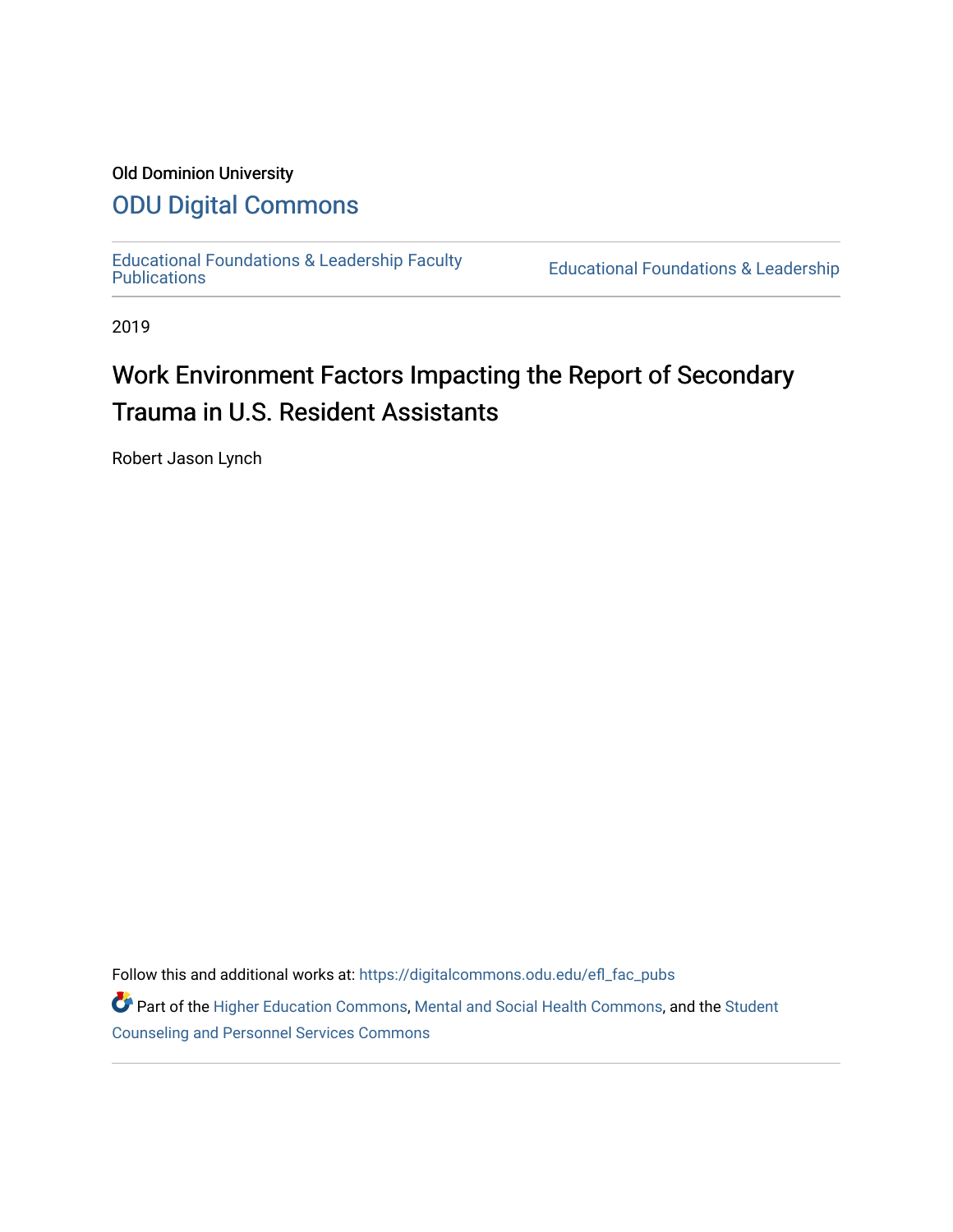

Work Environment Factors Impacting the Report of Secondary Trauma in U.S. Resident Assistants



R. JASON LYNCH Adjunct Assistant Professor Department of Educational Foundations & Leadership Old Dominion University *rlync009@odu.edu*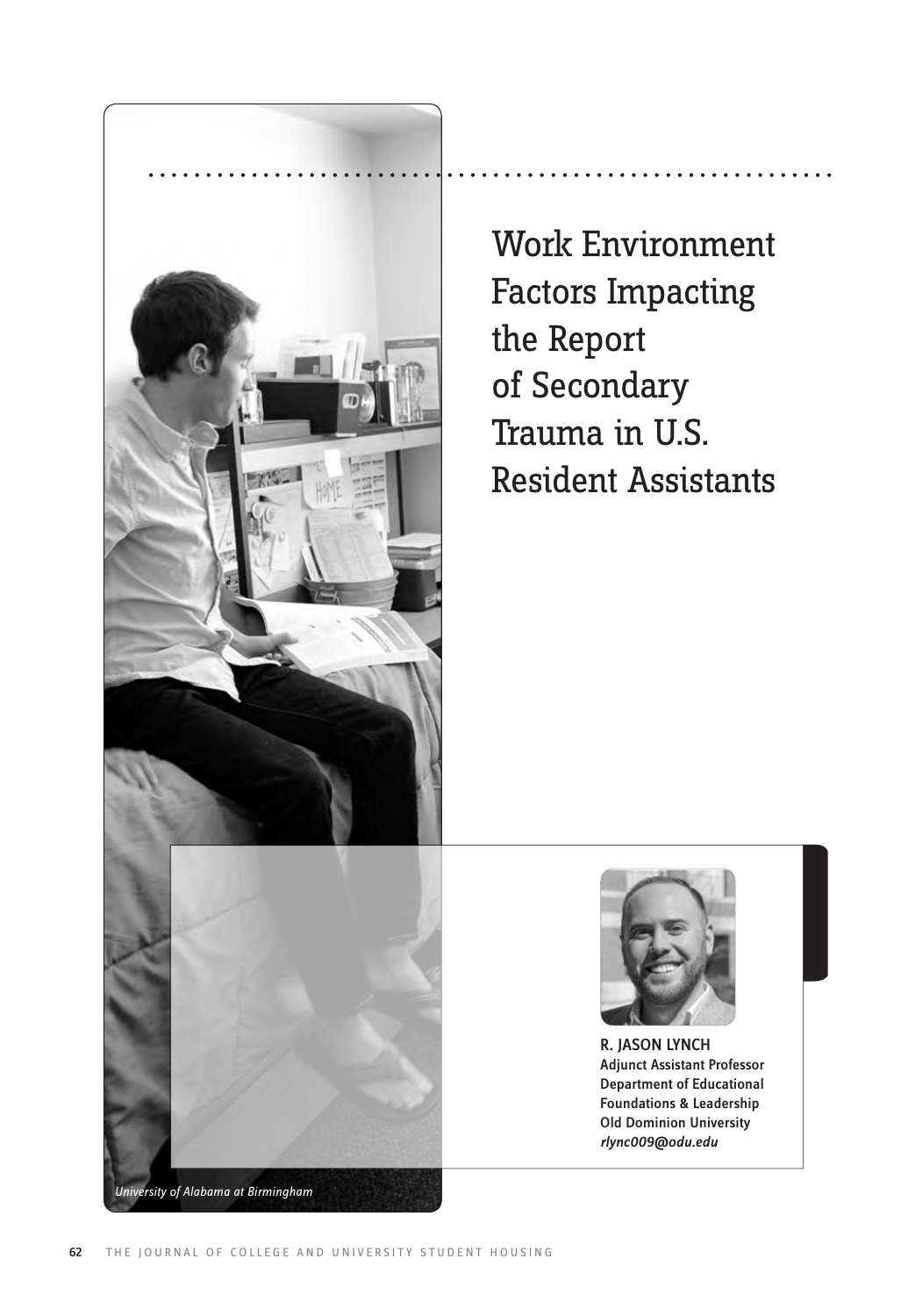WORKING WITH TRAUMATIZED INDIVIDUALS can have potentially negative impacts on professional support personnel, including cognitive decline, increased anxiety, and declines in physical health. Despite the responsibilities of resident assistants as crisis-responders, few studies explore how they are impacted by secondary trauma. This study sought to understand how specific aspects of the RA work environment relate to their self-reported levels of secondary trauma. Using a sample of RAs (*N* = 208), the researcher conducted a quantitative secondary analysis of an existing dataset assessing symptoms of secondary traumatic stress in RAs. Findings indicated relationships between a variety of environmental factors and self-reported symptoms of secondary trauma. Findings also suggested that the type of trauma students experienced impacted RAs' self-report of secondary trauma.

. . . . . . . . . .

The number of students experiencing one or more traumatic life events during their collegiate career has steadily increased on college and university campuses (Center for Collegiate Mental Health, 2017), and recent research has indicated a marked increase in the rate and magnitude of the traumas experienced by students (Locke & Stauffer, 2015). Nearly half of college counseling centers across the U.S. have indicated an increase in the number of students they serve and in the severity of their conditions (Gallagher, 2014). One study found that 60% of sampled students have been exposed to events that met criteria for trauma under definitions found in the *Diagnostic and Statistical Manual of Mental Disorders* (DSM-IV) (Read, Ouimette, White, Colder, & Farrow, 2011). While sexual violence (Gallagher, 2014), discrimination (U.S. Department of Education, 2016), and severe mental health disorders (Center for Collegiate Mental Health, 2017) are common types of student traumas, there are many more. The most frequent crises or traumas that students may face are (a) loss of loved ones, (b) academic crisis, (c) severe economic hardships, (d) suicidal ideation and behavior, (e) anxiety, depression, and psychosis, (f) eating disorders, (g) impulse control, (h) physical or emotional trauma such

Secondary traumatic stress . . . has been linked to a number of negative occupational outcomes such as anxiety and depression, low self-worth, decreased productivity, and increased physical maladies.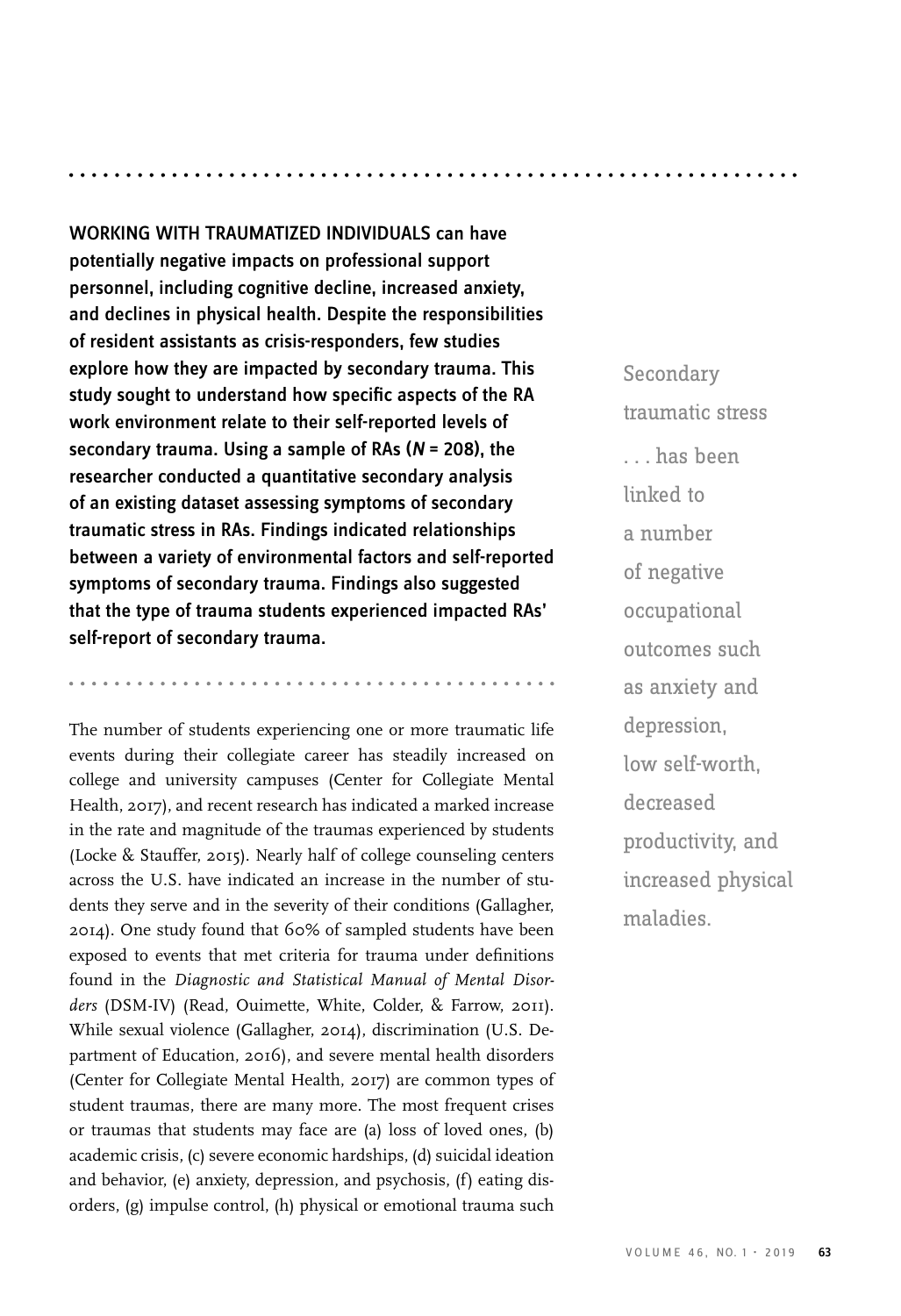as domestic and sexual violence, (i) natural or man-made disasters, and (j) substance abuse (Lynch, 2017; Silverman & Glick, 2010).

Whether surviving a catastrophic weather event, losing a loved one, or experiencing homelessness, students need the support of higher education helping professionals and paraprofessionals (Dickey, 2016; Fisher, Cullen, & Turner, 2000; Silverman & Glick, 2010). Traditionally, this support would occur within campus counseling centers, yet reports from the Center for Collegiate Mental Health (2017) signify that need is outpacing college counseling centers' ability to serve students. Because of the potential for a long wait in a counseling center and their proximity and established relationships with students, resident assistants (RAs) often find themselves providing firstresponse support and resources for students experiencing trauma (Canto, Cox, Osborn, Becker, & Hayden, 2017; Reingle, Thombs, Osborn, Saffian, & Oltersdorf, 2010; Thombs, Gonzalez, Osborn, Rossheim, & Suzuki, 2015).

Emerging scholarship has illuminated the potentially negative impacts that trauma support work may have on RAs (Stoner, 2017; Taub, Johnson, & Calhoun, 2016), specifically the potential for developing secondary traumatic stress (Lynch, 2017; Owens, 2011; Sorenson, 2018). Although research in other helping professions has identified a number of work environment factors that may increase the risk of developing secondary trauma (Hensel, Ruiz, Finney, & Dewa, 2015), there is a gap in understanding if these factors hold true for RAs. The present study addresses this gap by investigating the following research questions: How do specific aspects of the RA work envi-

With the rate of students reporting a traumatic experience outpacing institutional capacity for professional counseling, RAs may be called upon to manage the needs of residents experiencing trauma until they receive professional help.

ronment impact their self-reported symptoms of secondary traumatic stress, and do specific types of trauma differentially impact the selfreport of secondary trauma symptoms in RAs? Through understanding the answers to these questions, housing leaders and supervisors may create organizational environments that better support RAs who respond to students experiencing trauma.

# SECONDARY TRAUMA AND THE RESIDENT ASSISTANT

Resident assistants have been identified as paraprofessionals (Koch, 2016; Lynch 2017; Owens 2011) who often come to the role due to their desire to give advice, serve as a student resource, and improve the lives of their peers (Boone, 2018). Burnout has been well documented as a potential hazard of engaging in the work asked of RAs (Hardy & Dodd, 1998; Onofrietti, 2000; Paladino, Murray, Newgent, & Gohn, 2005; Stoner, 2017; Taub et al., 2016). Yet scholars in other helping professions have also identified secondary traumatic stress as an outcome of trauma support work (Crumpei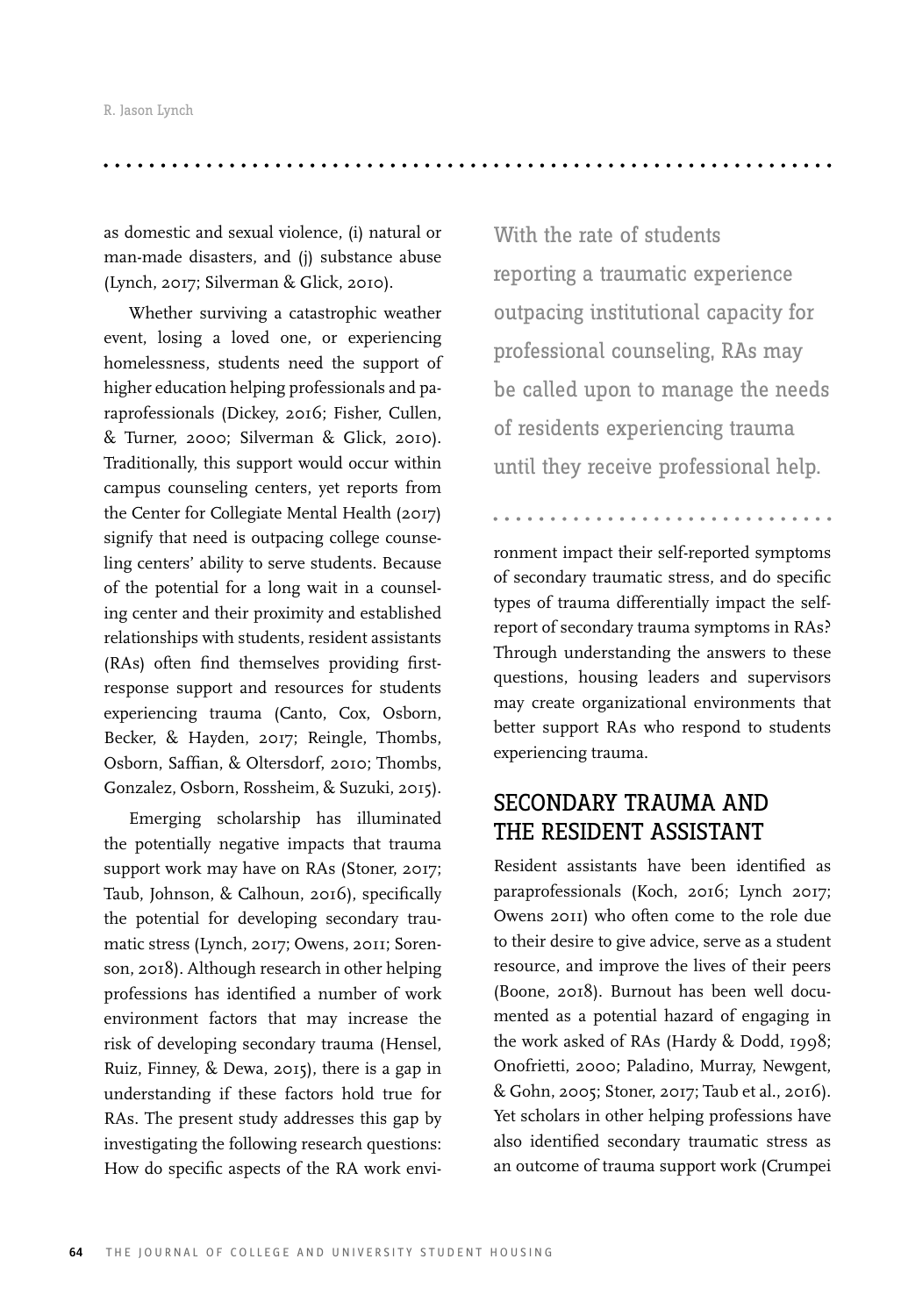& Dafinoiu, 2012; Devilly, Wright, & Varker, 2009; Lynch, 2017; Shoji et al., 2015; Sorenson, 2018). Secondary traumatic stress may be defined as "the stress resulting from helping or wanting to help a traumatized or suffering person" (Figley, 1999, p. 10).

#### **Symptoms of Secondary Trauma**

Secondary trauma has been linked to a number of negative occupational outcomes such as anxiety and depression, low self-worth, decreased productivity, and increased physical maladies (Figley, 1999; Shoji et al., 2015). Although not mentioned by name, secondary trauma is captured within the DSM-V under criteria for post-traumatic stress disorder or PTSD (American Psychiatric Association, 2013). Using the DSM-V framework, secondary traumatic stress may be identified as the interplay among four specific symptom groups, as well as a number of other factors. These four symptom groups include the following:

- *Intrusion:* The degree to which the trauma victim's experience unintentionally penetrates the caregiver's day-to-day thoughts.
- *Negative alteration to mood and cognition:* The degree to which a caregiver may experience forgetfulness, exaggerated

. . . supporting residents experiencing suicidal ideation was found to have the most significant impact on RA self-reported levels of secondary trauma.

expectations of themselves or others, distancing from others, and persistent negative emotional states.

- *Changes in arousal and reactivity:* The degree to which a caregiver may experience self-destructive behaviors, sleep issues, inability to concentrate, and aggression or irritability.
- *Avoidance:* The degree to which a caregiver avoids thoughts, places, people, or other things that may remind them of their work with trauma victims.

It is important to note that any mental health disorder, including trauma-induced stress disorders, can only be diagnosed by a licensed mental health professional.

### **Factors Impacting the Development of Secondary Trauma**

Scholarship in social work, counseling, nursing, and K-12 education has identified a number of factors that may contribute to the development, or mitigation, of secondary traumatic stress (Baird & Kracen, 2006; Cieslak et al., 2013; Crumpei & Dafinoiu, 2012; Rzeszutek, Partyka, Golab, & Ronald, 2015). These factors may be broadly categorized as personal factors and work environment factors. Personal factors that may increase the likelihood for developing secondary trauma include empathetic dispositions (Crumpei & Dafinoiu, 2012), personal trauma history (Baird & Kracen, 2006), and possession of one or more historically marginalized identities (Connally, 2012; Sorsoli, 2007). Additionally, a caregiver's belief that they are able to support trauma victims and cope with the demands of their work, i.e., self-efficacy, has been linked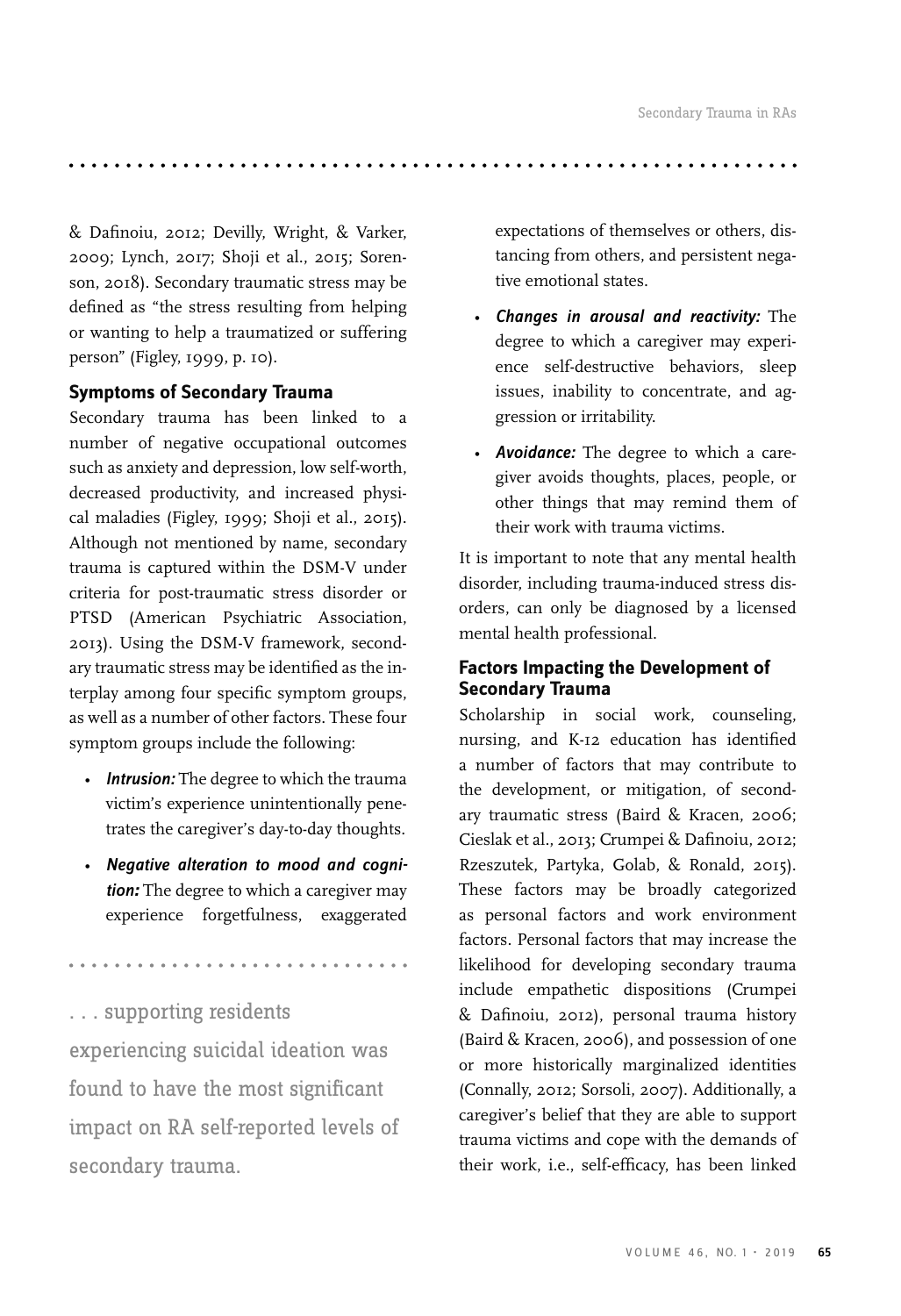. . . supporting students witnessing a traumatic event or experiencing severe mental health issues, the death of a loved one, and an eating disorder were also found to impact self-reported secondary trauma.

to reduced occurrences of secondary trauma (Cieslak et al., 2013; Lynch, 2017).

While personal factors may explain individual characteristics that may predispose caregivers to secondary trauma, a number of work environment factors have been found to impact the development of secondary trauma. For instance, helping professionals who identified strong networks reported lower traumatic stress responses (Rzeszutek et al., 2015). Within this framework, supportive supervisors have also been identified as a crucial mechanism for prevention of secondary trauma (Lynch, 2017; Sorenson, 2018). Finally, specific factors related to trauma support have been found to correlate with self-reported secondary trauma, including cumulative trauma exposure, the average time spent supporting a traumatized individual, and the level of training associated with managing secondary trauma (Hensel et al., 2015; Newell & Nelson-Gardell, 2014).

With the rate of students reporting a traumatic experience outpacing institutional capacity for professional counseling (Association for University and College Counseling Center Directors, 2017), RAs may be called upon to manage the needs of residents expe-

riencing trauma until they receive professional help (American College Health Association [ACHA], 2015). Research in other helping professions has identified secondary trauma as a negative byproduct of trauma support work, but this phenomenon has received little attention within the context of RA work. To date, there is little research within the collegiate housing literature that explores how work environment factors, specifically trauma support responsibilities, may impact the development of secondary trauma in RAs. This study addresses this gap by analyzing the results of a survey that aimed to better understand the nature of secondary trauma within RAs.

# THE SECONDARY TRAUMA IN RESIDENT ASSISTANTS SCALE

This study was a secondary analysis of a 2016 study that sought to develop and validate the *Secondary Trauma in Resident Assistants Scale*  (STRAS) (Lynch, 2017). This scale is meant to measure symptoms of secondary traumatic stress in college resident assistants. The original survey was administered electronically using Qualtrics software during the summer of 2016 to a purposeful sample of resident assistants from across the country  $(N = 208)$ . Participants were required to be an undergraduate student and a current resident assistant slated for employment during the fall 2016 semester. They were also required to have had at least one full semester of RA experience.

A total of 33 items were included in the original administration of the survey, each mapping to one of four symptoms associated with traumatic stress disorders defined within the 5th edition of the *Diagnostic and Statistical Manual for Mental Disorders* (DSM-V). These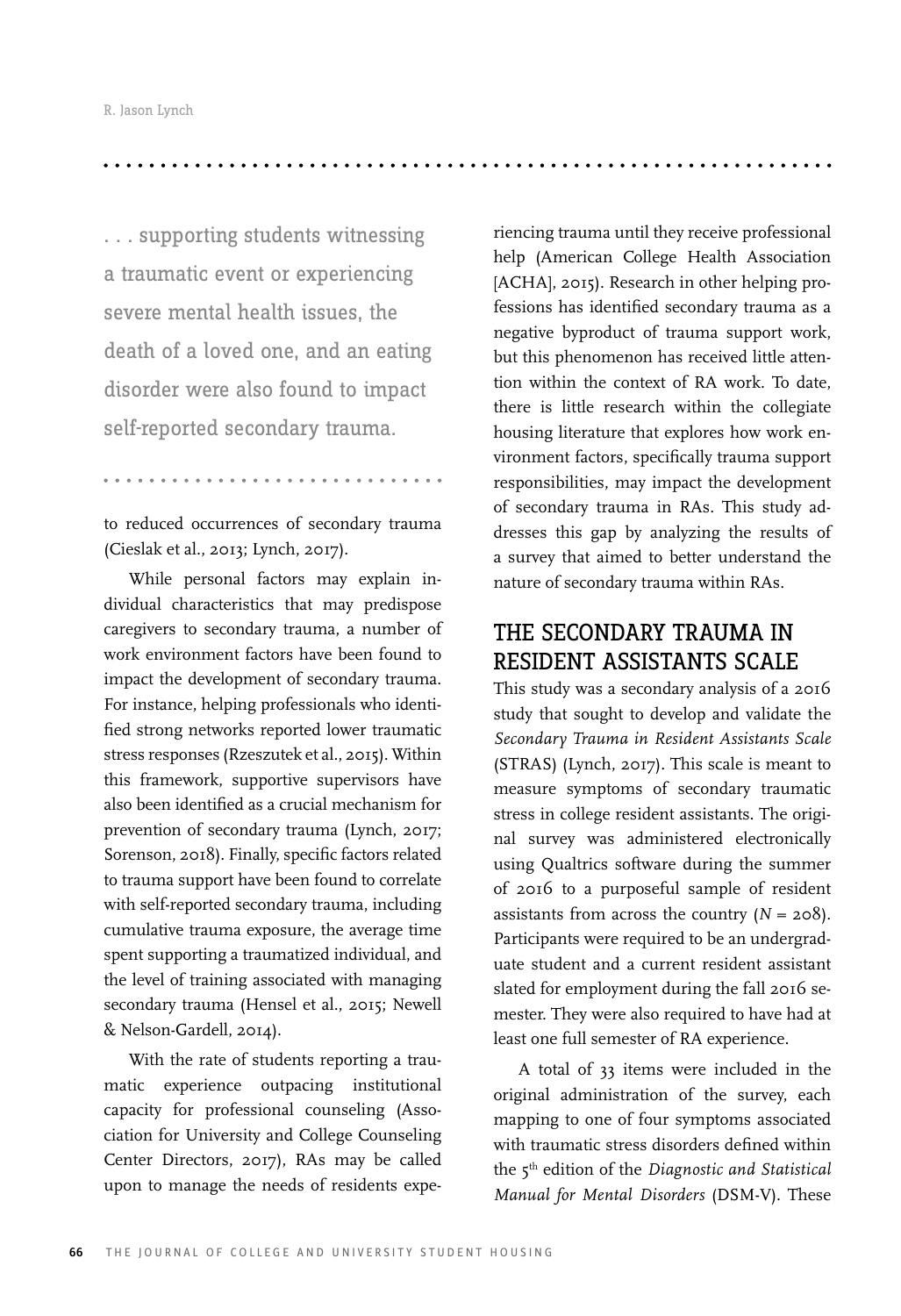symptoms included the following: arousal and reactivity, intrusion, avoidance, and negative alteration to mood or cognition (American Psychiatric Association, 2013). Participants rated items using a 6-point Likert scale:  $I =$ completely untrue, 6 = completely true.

# METHODS

# **Dependent Variables**

The five scales of the STRAS instrument were used as the dependent variables for this study and included intrusion ( $\propto$  = .89), avoidance ( $\propto$ = .89), negative alteration to mood and cognition-internal ( $\propto$  = .88), negative alteration to mood and cognition-external ( $\propto$  = .88), and secondary traumatic stress ( $\alpha$  = .94). Lynch (2017) contains a complete list of items associated with the STRAS instrument.

*Intrusion (INT).* This scale measured the extent to which a particular trauma incident unintentionally remains in an RA's day-to-day consciousness. Participants rated items such as "Supporting students who have experienced various traumas has left me feeling as if I was reliving the trauma experienced by residents."

*Avoidance (AVD).* This scale measured the extent to which an RA avoids people, places, and thoughts related to their support of residents experiencing trauma. Participants rated items such as "Supporting students who have experienced various traumas has left me avoiding working with some residents, if possible."

*Negative alteration to mood or cognitionexternal (NAMEX).* This scale measured the extent to which an RA's work has negatively impacted their relationships with others and their interactions with the external world. Participants rated items such as "Supporting students who have experienced various traumas has left me less physically active than usual."

*Negative alteration to mood or cognitioninternal (NAMIN).* This scale measured the extent to which an RA's work has negatively impacted their thought processes and emotions. Participants rated items such as "Supporting students who have experienced various traumas has left me feeling empty."

*Secondary traumatic stress (STRAS).* This scale uses an average of all items from the subscales INT, AVD, NAMEX, and NAMIN to create a composite secondary traumatic stress score between 1 and 6, with 1 indicating lesser magnitudes of self-reported symptoms of secondary trauma and 6 indicating higher magnitudes of self-reported symptoms.

#### **Independent Variables**

Several independent variables related to the RA work environment were used to assess the impact of trauma support work on resident assistants. These included RA caseload, experience, training, trauma type, and volume of trauma support.

*RA caseload.* Other helping professions have reported caseload as a potential catalyst for secondary traumatic stress (Hensel et al., 2015). RA caseload was measured by asking participants to select the number of residents they directly serve in their floor community. They selected from a 6-point Likert scale ranging from  $I =$  less than 20,  $2 = 20 - 40$ ,  $3 = 4I - 60$ ,  $4 = 6I - 80$ ,  $5 =$  $81-100$ , and  $6 =$  more than 100.

*RA experience.* Other helping professions have reported length of service as a potential catalyst for secondary traumatic stress (Siegfried, 2008). RA experience was measured by asking participants to select the number of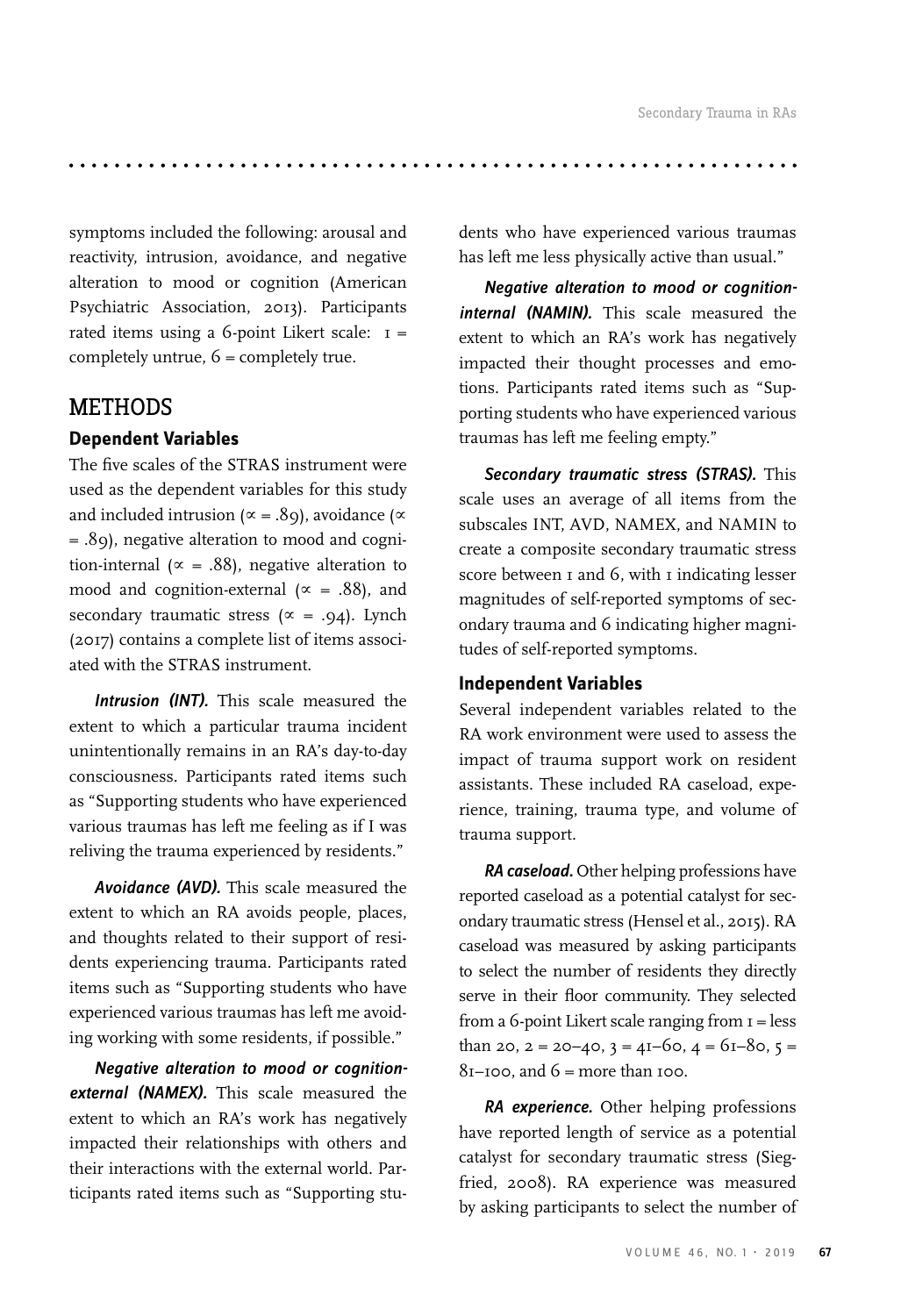semesters they have served as a resident assistant. They selected from a 5-point Likert scale ranging from  $I = I-2$  semesters,  $2 = 3-4$  semesters,  $3 = 5-6$  semesters,  $4 = 7-8$  semesters, and  $5 =$  more than 8 semesters. Summer sessions were counted as one semester.

*RA training type.* Self-efficacy has been identified as a buffer for professional helpers against secondary traumatic stress (Cieslak et al., 2013; Lynch, 2017). Training may aid in developing RAs' ability to build confidence in their ability to support others through trauma. Participants were asked to select any of the following trainings in which they participated: summer RA training, staff meetings, spring RA training, in-service training, online training, and no formal training.

*RA trauma type.* Severity of trauma has been identified as a potential factor for developing trauma-related mental illness (May & Wisco, 2016). Participants were asked to indicate all trauma types for which they have supported a resident. Options included death of a loved one; family issues (divorce, child abuse, etc.); suicidal ideation, attempt, or completion; severe mental health episode (anxiety attack, schizophrenia, severe depression, etc.); hate crimes and discrimination; sexual violence; witness to traumatic event; substance abuse; life-threatening illness or injury; eating disorders; domestic violence; economic hardship; robbery; physical assault; military combat mental or physical injury; natural or manmade disasters; or other.

*Sum of trauma types.* As previously mentioned, RAs are often asked to provide the first response to a diverse array of traumas. Cumulative exposure to trauma has been found

to be related to the development of secondary traumatic stress (Baird & Kracen, 2006). To assess this, an additional variable, sum of trauma types, was created by adding together the number of individual trauma types indicated by the RA trauma type variable.

*Average amount of trauma support.* The amount of time a professional helper spends supporting trauma victims has been found to impact levels of secondary trauma (Hensel et al., 2015). Participants were asked to select the average amount of time in which they engaged in trauma support work per year. Options included never, once a year, a few times a year, once a month, a few days a month, a few days a week, every day, and prefer not to answer.

#### **Data Analysis**

IBM SPSS Version 23 was used to analyze the dataset. Independent samples *t*-tests were used to investigate differences in the means of categorical variables on the STRAS and its subscales. Eta squared values were calculated to measure the effect size of any differences. A Bonferroni adjustment (*p* < .003) was applied to account for Type 1 error. Additionally, bivariate correlations were used to investigate the relationship between continuous variables dealing with work environment factors.

## **RESULTS**

Table I summarizes the demographic characteristics of the participants.

#### **Results of Bivariate Correlations for Work Environment and STRAS Scale and Subscales**

Table 2 summarizes the results of the bivariate correlations between selected work factors, the STRAS, and its subscales. Results indicated that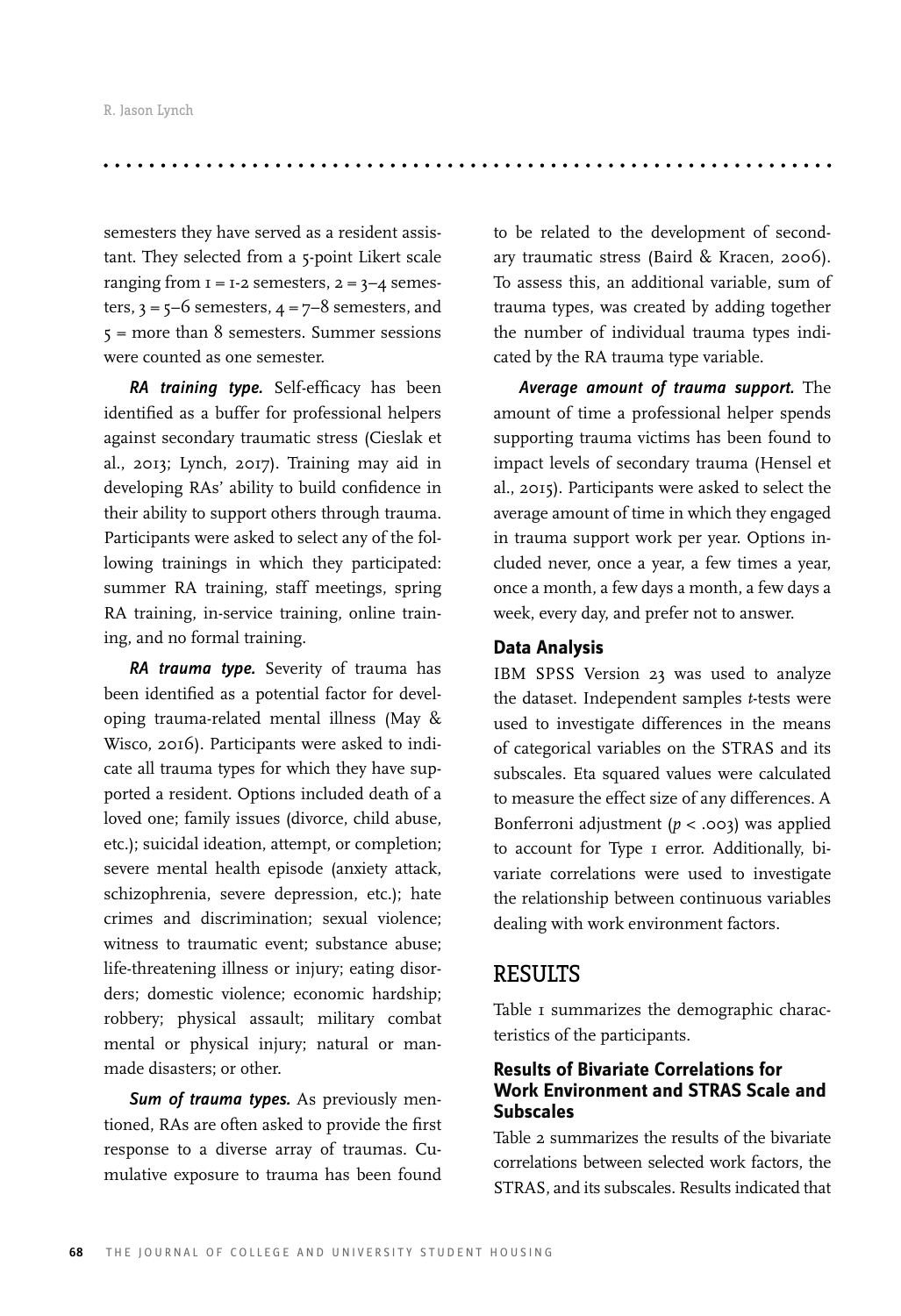as the types of trauma support in which an RA engaged increased, the higher were their self-reported rates of secondary trauma. Additionally, the more time an RA dedicated to supporting residents through trauma, the more their selfreported rates of secondary trauma increased.

Results also demonstrated a positive relationship between the number of semesters RAs serve in their role and the sum of trauma types for which they have supported residents. This indicated that, over time, RAs may be more likely to encounter a variety of trauma types.

# Table 1

Participant Demographic Data

|                                     | $\mathbf n$    | %    |                             |  |
|-------------------------------------|----------------|------|-----------------------------|--|
| <b>Gender identity</b>              |                |      | <b>Institution type</b>     |  |
| Man or male or masculine            | 73             | 35.1 | Public                      |  |
| Woman or female or feminine         | 117            | 56.3 | Private                     |  |
| Non-binary*                         | $\overline{2}$ | 1.0  | Prefer not to answer        |  |
| Prefer not to answer                | 16             | 7.7  | <b>Length of RA service</b> |  |
| Race                                |                |      | 1-2 semesters               |  |
| African American or Black           | 13             | 6.3  | 3-4 semesters               |  |
| Asian                               | 3              | 1.4  | 5-6 semesters               |  |
| Latinx or Hispanic or Chicanx       | 10             | 4.8  | 7-8 semesters               |  |
| American Indian or Alaska Native or |                |      | More than 8 semesters       |  |
| <b>Indigenous or First Nations</b>  | $\overline{2}$ | 1.0  | Prefer not to answer        |  |
| <b>Pacific Island Native</b>        | $\overline{2}$ | 1.0  |                             |  |
| South Asian                         | $\overline{2}$ | 1.0  | <b>Number of residents</b>  |  |
| Multiracial or biracial             | 4              | 1.9  | Less than 20                |  |
| White or Caucasian or European      |                |      | $20 - 40$                   |  |
| American                            | 147            | 70.7 | $41 - 60$                   |  |
| Prefer not to answer                | 25             | 12.0 | $61 - 80$                   |  |
| <b>Sexual orientation</b>           |                |      | 81-100                      |  |
| Straight                            | 159            | 76.4 | More than 100               |  |
| Gay or lesbian                      | 9              | 4.3  | Prefer not to answer        |  |
| <b>Bisexual</b>                     | 5              | 2.4  | U.S. region                 |  |
| Other**                             | 8              | 3.8  | <b>Northeast</b>            |  |
| Prefer not to answer                | 27             | 13.0 | South                       |  |
| <b>Academic standing</b>            |                |      | <b>Midwest</b>              |  |
|                                     |                |      | West                        |  |
| First year                          | $\mathbf{1}$   | 0.5  | No response                 |  |
| Second year                         | 25             | 12.0 |                             |  |
| Third year                          | 99             | 47.6 |                             |  |
| Fourth year                         | 64             | 30.8 |                             |  |
| Fifth (or more) year                | 9              | 4.3  |                             |  |
| Graduate student                    | 5              | 2.4  |                             |  |
| Prefer not to answer                | 5              | 2.4  |                             |  |

*\*Non-binary includes transgender, gender non-conforming, gender queer, intersex, fluid, agender, and other related terms. \*\* "Other" category encompasses fluid, asexual, pansexual, queer, and questioning. Although these categories represented varied experiences, they* 

*were condensed for analytical purposes.*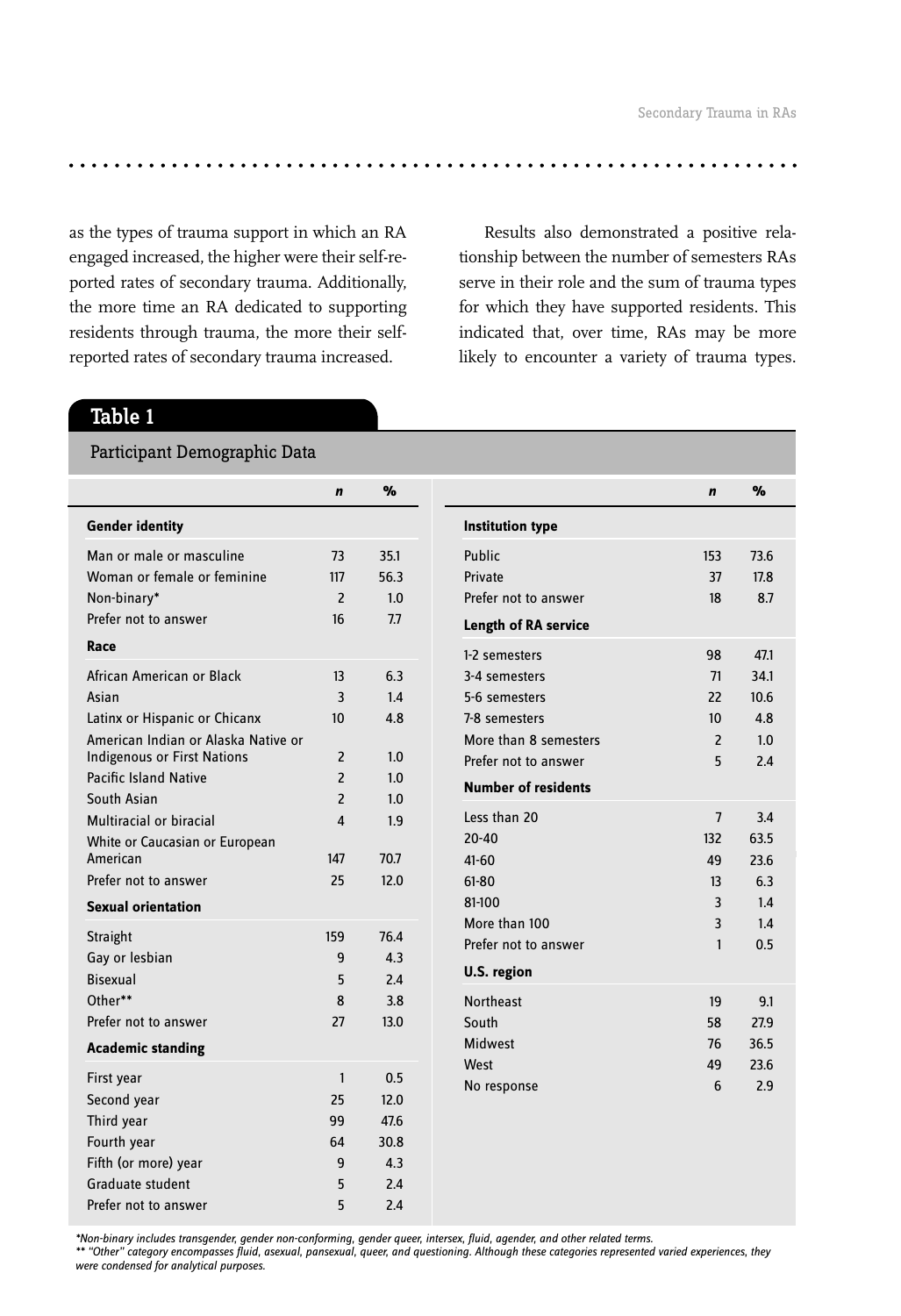### Table 2

Results of Bivariate Correlations for Work Environment Factors, STRAS Scale, and Subscales

|                                                   | M    | <b>SD</b> | <b>INT</b>               | <b>NA</b><br><b>MEX</b> | <b>NA</b><br><b>MIN</b> | <b>AVD</b>               | <b>STRAS</b> | Sum of<br>trauma<br>types |
|---------------------------------------------------|------|-----------|--------------------------|-------------------------|-------------------------|--------------------------|--------------|---------------------------|
| Sum of trauma types                               | 3.88 | 2.83      | .41                      | .35                     | .38                     | .38                      | .46          |                           |
| Average amount of trauma support work<br>per year | 3.10 | 1.25      | .27                      | .23                     | .28                     | .24                      | .31          |                           |
| Number of semesters of RA service                 | 1.75 | .91       | $\overline{\phantom{a}}$ |                         |                         | $\overline{\phantom{a}}$ |              | .30                       |
| Note, $p \le 0.001$                               |      |           |                          |                         |                         |                          |              |                           |

. . . helping professionals who identified strong networks reported lower traumatic stress responses. Within this framework, supportive

supervisors have also been identified as a crucial mechanism for prevention of secondary trauma.

No significant relationship existed between the STRAS, or its subscales, and the number of semesters of RA service, diversity of training types, number of residents in the RA's community, or the average amount of time RAs serve on-call per year.

#### **Results of Independent Samples** *t-***Test for Trauma Types**

Results indicated a number of statistically significant differences between RAs who supported

students through specific types of traumas versus those who did not. Table 3 summarizes the results of the independent samples *t*-tests for specific trauma types that reached statistical significance. In sum, RAs who supported residents who had witnessed a traumatic event or who had experienced suicidal ideation, a severe mental illness, the death of a loved one, or an eating disorder reported higher average scores across the STRAS and its subscales. RAs supporting residents who had experienced suicidal ideation resulted in the largest difference in STRAS average scores compared to RAs who had not engaged in this type of support.

Scholarship in other helping professions has demonstrated that training focused on building awareness of secondary traumatic stress can help to mitigate the development of this phenomenon.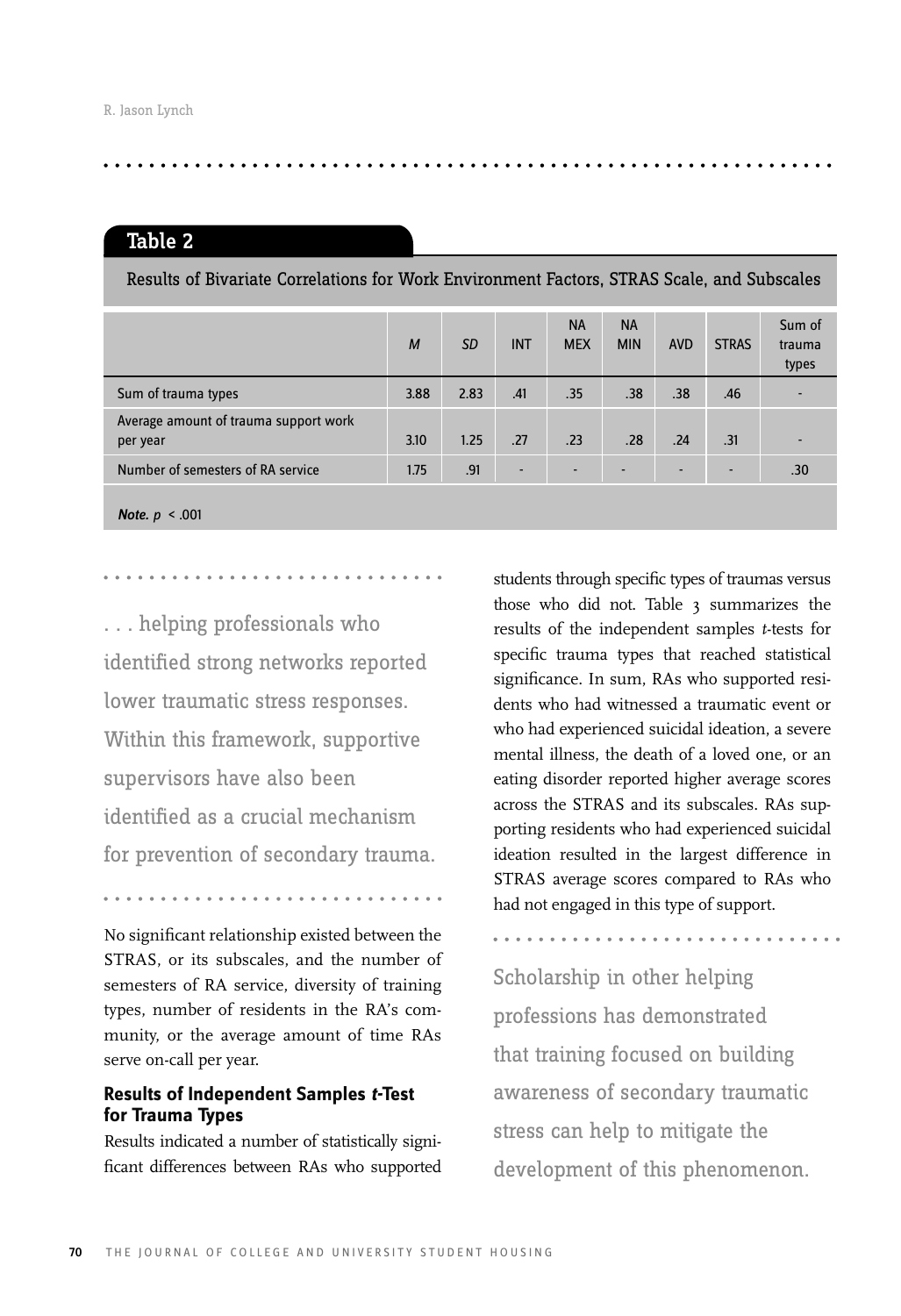$\frac{1}{2}$ 

# Table 3

Results of *t-*Test Comparing RA Support of Specific Student Trauma with STRAS Scale and Subscales

|                                           |      | <b>Yes</b> |             |                  | <b>No</b> |             |              |       |                     |
|-------------------------------------------|------|------------|-------------|------------------|-----------|-------------|--------------|-------|---------------------|
|                                           | M    | <b>SD</b>  | $\mathbf n$ | $\boldsymbol{M}$ | <b>SD</b> | $\mathbf n$ | $\mathbf{t}$ | df    | $E$ ta <sup>2</sup> |
| Trauma type                               |      |            |             |                  |           |             |              |       |                     |
| <b>INT</b> scale                          |      |            |             |                  |           |             |              |       |                     |
| Witness to traumatic event                | 3.10 | 1.47       | 47          | 2.33             | 1.09      | 140         | $-3.29$      | 63.9  | .06                 |
| Suicidal ideation, attempt, or completion | 2.92 | 1.32       | 90          | 2.16             | 1.03      | 97          | $-4.36$      | 168.2 | .09                 |
| Severe mental health episode              | 2.92 | 1.33       | 75          | 2.26             | 1.10      | 112         | $-3.54$      | 137.6 | .06                 |
| Death of a loved one                      | 2.78 | 1.30       | 117         | 2.11             | 1.00      | 70          | $-3.98$      | 174.1 | .08                 |
| Eating disorder                           | 3.15 | 1.38       | 37          | 2.38             | 1.16      | 150         | $-3.49$      | 185.0 | .06                 |
| <b>NAMEX</b> scale                        |      |            |             |                  |           |             |              |       |                     |
| Witness to traumatic event                | 2.82 | 1.46       | 47          | 2.01             | 1.22      | 140         | $-3.39$      | 68.6  | .06                 |
| Eating disorder                           | 2.79 | 1.52       | 37          | 2.08             | 1.24      | 150         | $-3.00$      | 185.0 | .05                 |
| <b>NAMIN</b> scale                        |      |            |             |                  |           |             |              |       |                     |
| Suicidal ideation, attempt, or completion | 3.25 | 1.35       | 90          | 2.50             | 1.11      | 97          | $-4.13$      | 173.1 | .08                 |
| Severe mental health episode              | 3.21 | 1.34       | 75          | 2.62             | 1.19      | 112         | $-3.14$      | 185.0 | .05                 |
| <b>AVD</b> scale                          |      |            |             |                  |           |             |              |       |                     |
| Suicidal ideation, attempt, or completion | 2.32 | 1.37       | 90          | 1.65             | 0.83      | 97          | $-4.09$      | 144.6 | .08                 |
| <b>STRAS</b> scale                        |      |            |             |                  |           |             |              |       |                     |
| Witness to traumatic event                | 2.91 | 1.24       | 47          | 2.23             | 0.92      | 140         | $-3.45$      | 63.9  | .06                 |
| Suicidal ideation, attempt, or completion | 2.75 | 1.13       | 90          | 2.08             | 0.85      | 97          | $-4.57$      | 165.5 | .10                 |
| Severe mental health episode              | 2.73 | 1.12       | 75          | 2.18             | 0.94      | 112         | $-3.58$      | 185.0 | .06                 |
| Death of a loved one                      | 2.60 | 1.10       | 117         | 2.06             | 0.87      | 70          | $-3.50$      | 185.0 | .06                 |
| Eating disorder                           | 2.97 | 1.24       | 37          | 2.26             | 0.95      | 150         | $-3.25$      | 46.9  | .05                 |

*Note. p* < .003 (Bonferroni adjustment)

# DISCUSSION

Despite warnings that their paraprofessional counseling and intervention may negatively impact RAs' well-being (Lynch, 2017; Owens, 2011; Sorenson, 2018; Stoner, 2017), there is a dearth of empirical investigation that explores how trauma support and intervention is related to RA development of secondary traumatic stress. Through this investigation I sought to better understand how RA work environment factors related to self-reported symptoms of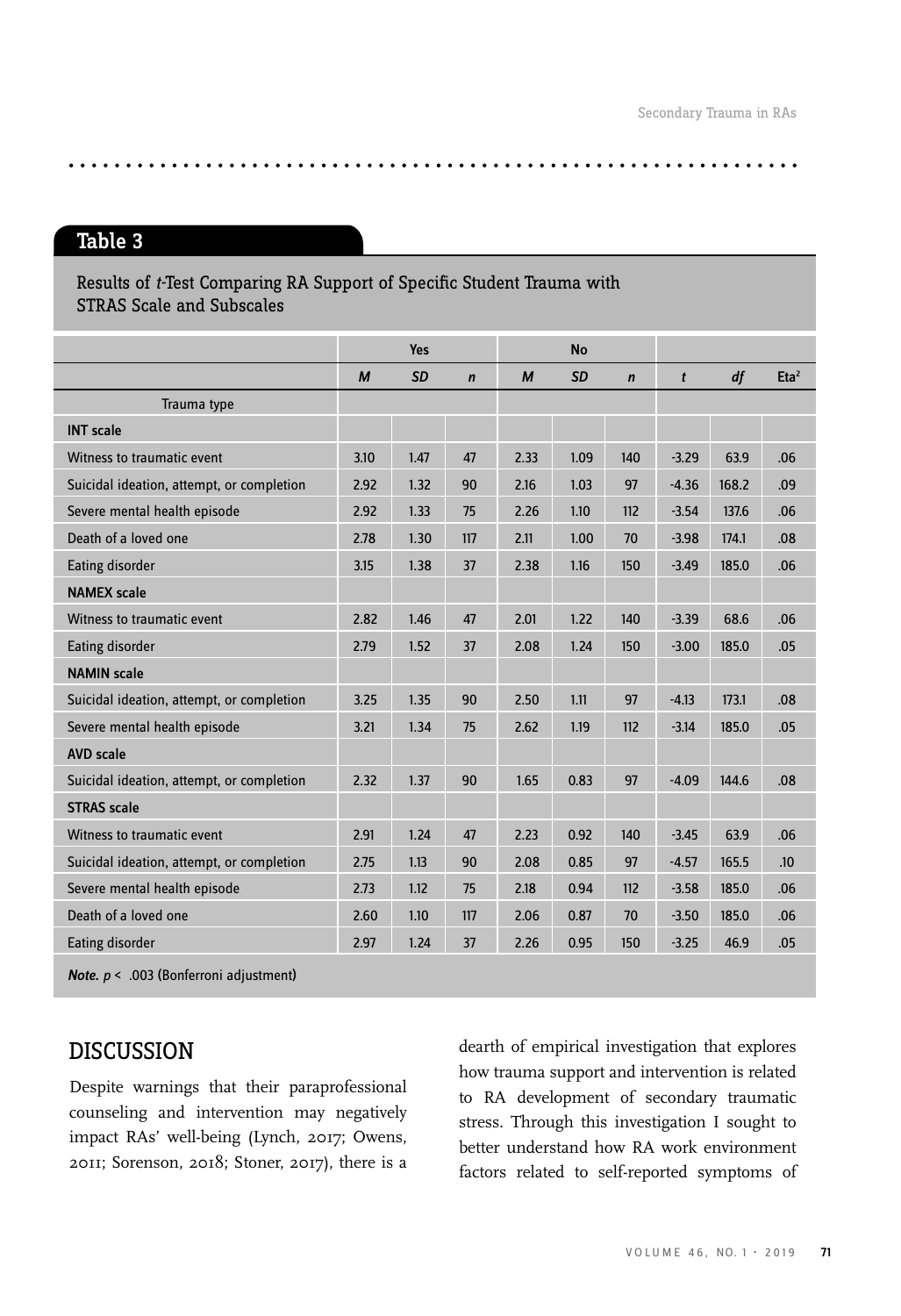secondary traumatic stress. Results were significant in that they provided evidence that the types of trauma support in which an RA engages, as well as the duration of their support, play a meaningful role in their self-reported levels of secondary traumatic stress. In particular, supporting residents experiencing suicidal ideation was found to have the most significant impact on RA self-reported levels of secondary trauma. Given that suicide continues to be a leading cause of death on college and university campuses (Suicide Prevention Resource Center, 2014) and that RAs are often expected to act as a resource for residents experiencing suicidal ideation (Grosz, 2008; Taub & Servaty-Seib, 2011), it follows that this type of support may be of particular concern for RA supervisors and housing leaders. Additionally, supporting students who witness a traumatic event or experience severe mental health issues, the death of a loved one, or an eating disorder was also found to impact self-reported secondary trauma.

Given that suicide continues to be a leading cause of death on college and university campuses and that RAs are often expected to act as a resource for residents experiencing suicidal ideation, it follows that this type of support may be of particular concern for RA supervisors and housing leaders.

Overall, the findings of this study extend the work of Owens (2011) and Sorenson (2018) by exploring secondary trauma using specific symptomologies and environmental factors such as trauma type and time spent engaging in trauma support work. Findings also extend research focused on the negative impact of RA work, particularly burnout (Hardy & Dodd, 1998; Paladino et al., 2005; Stoner, 2017), by framing secondary trauma as another potential outcome. It is worth noting that no relationship existed between secondary trauma and diversity of training types, length of RA service, number of residents, or average amount of time spent on-call. This finding may underscore the importance of trauma type, cumulative trauma exposure, and trauma support duration as factors to focus on when investigating or addressing this issue among RAs. Additionally, this finding highlights the ubiquitous nature of secondary trauma given the lack of concentrated reports in senior RAs versus new RAs or among RAs with varying amounts of on-call responsibilities.

#### **Practical Implications**

Findings from this study may have significant implications for RA training and RA supervision.

*Resident assistant training.* Scholarship in other helping professions has demonstrated that training focused on building awareness of secondary traumatic stress can help to mitigate the development of this phenomenon (Bercier, 2013). Leaders in housing and residence life who are involved with RA training initiatives should incorporate sessions focused on secondary trauma during summer and winter RA trainings, as well as in-service trainings throughout the year, in order to promote the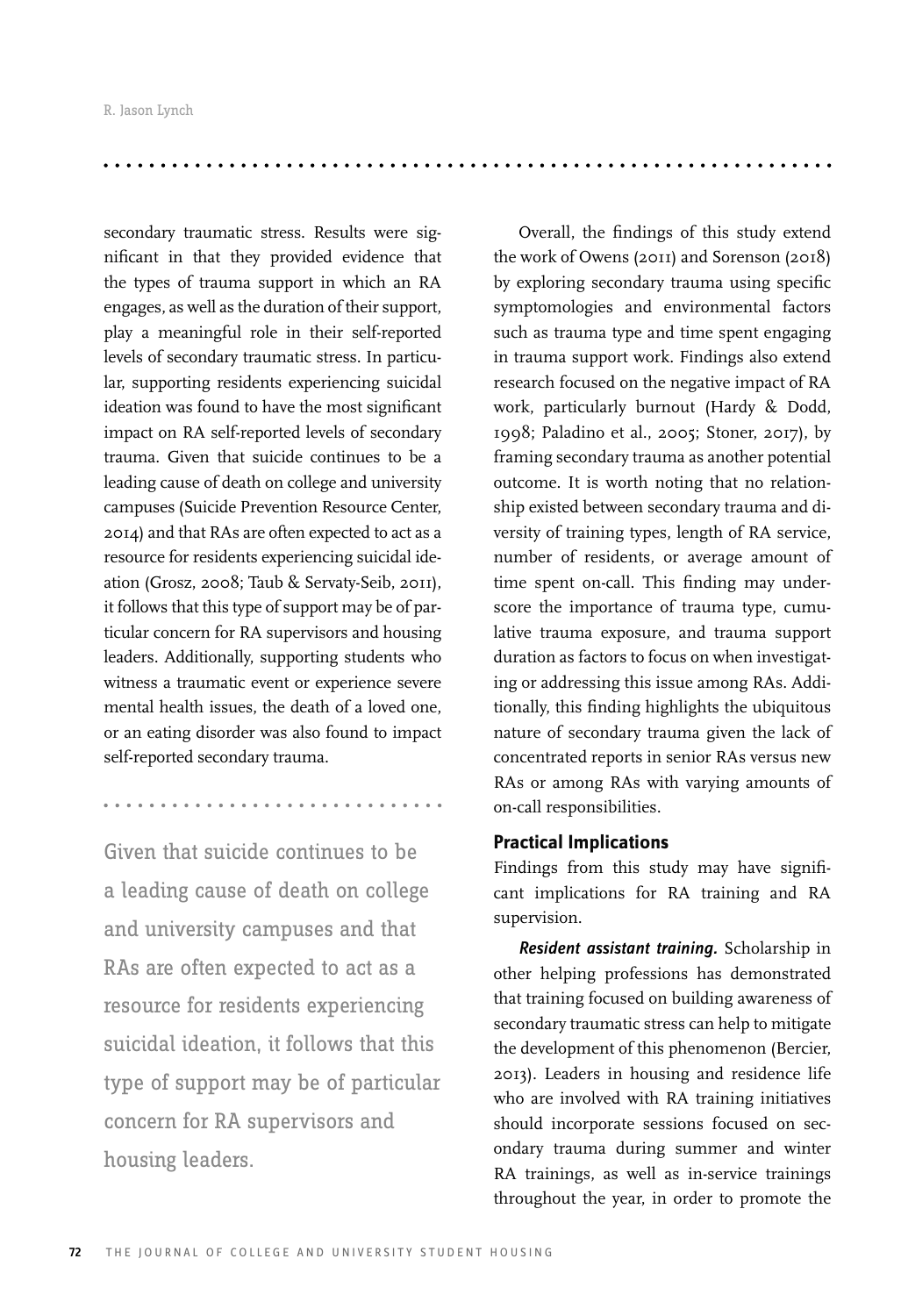. . . . .

. . . greater attention should be given to tracking RA interactions with residents experiencing trauma. . . . Items that may be tracked include number of student trauma cases, the type of trauma support in which the RA is engaged, and estimated amount of daily or weekly time devoted to trauma support work.

well-being of their RA staffs. Trainings may focus on building awareness of the impact of trauma; trauma events associated with higher reports of secondary trauma; boundary setting, particularly for RAs who may engage in higher levels of trauma support; clear expectations regarding the emotional labor components of the RA position; and resources available for student staff experiencing negative impacts related to trauma support work.

Results of this study indicated that an RA's length of service did not relate to self-reported symptoms of secondary trauma; therefore, only training new RAs may not be enough to ensure that RAs do not develop secondary trauma. Instead, trainings may be differentiated based on new and returning RA needs. New RA training may focus on the theory and symptomology of secondary traumatic stress, while also creating personal wellness plans (Sansbury, Graves, & Scott, 2015) to combat the development of secondary trauma. Training for returning RAs should briefly review topics covered in new RA training but focus more on

debriefing them in terms of their past experiences supporting students through trauma and revising personal wellness action plans.

Finally, in-service interventions may take the form of support groups or debriefing sessions for RAs who have found themselves supporting residents through traumatic life events, particularly those identified in this study as having differential impacts on the development of secondary trauma. While support groups need not be led by certified mental health counselors, group facilitation trainings or partnerships with other offices such as the college counseling center should be considered before engaging in such activities.

*Resident assistant supervision.* Previous scholarship has indicated that positive supervisory relationships are related to reduced reports of secondary trauma in RAs (Sorenson, 2018). The results of this study may assist supervisors, and departmental leadership, in identifying specific ways they may provide support to RA staff. Perhaps most importantly, greater attention should be given to tracking RA interactions with residents experiencing trauma. Given that a number of work-related factors were demonstrated to be related to self-reported symptoms of secondary trauma, tracking trauma support engagement may provide supervisors with real-time information to make proactive interventions. Tracking may occur in a variety of ways, from formal surveys of RAs to informal inquiries during individual or group meetings. Items that may be tracked include number of student trauma cases, the type of trauma support in which the RA is engaged, and estimated amount of daily or weekly time devoted to trauma support work.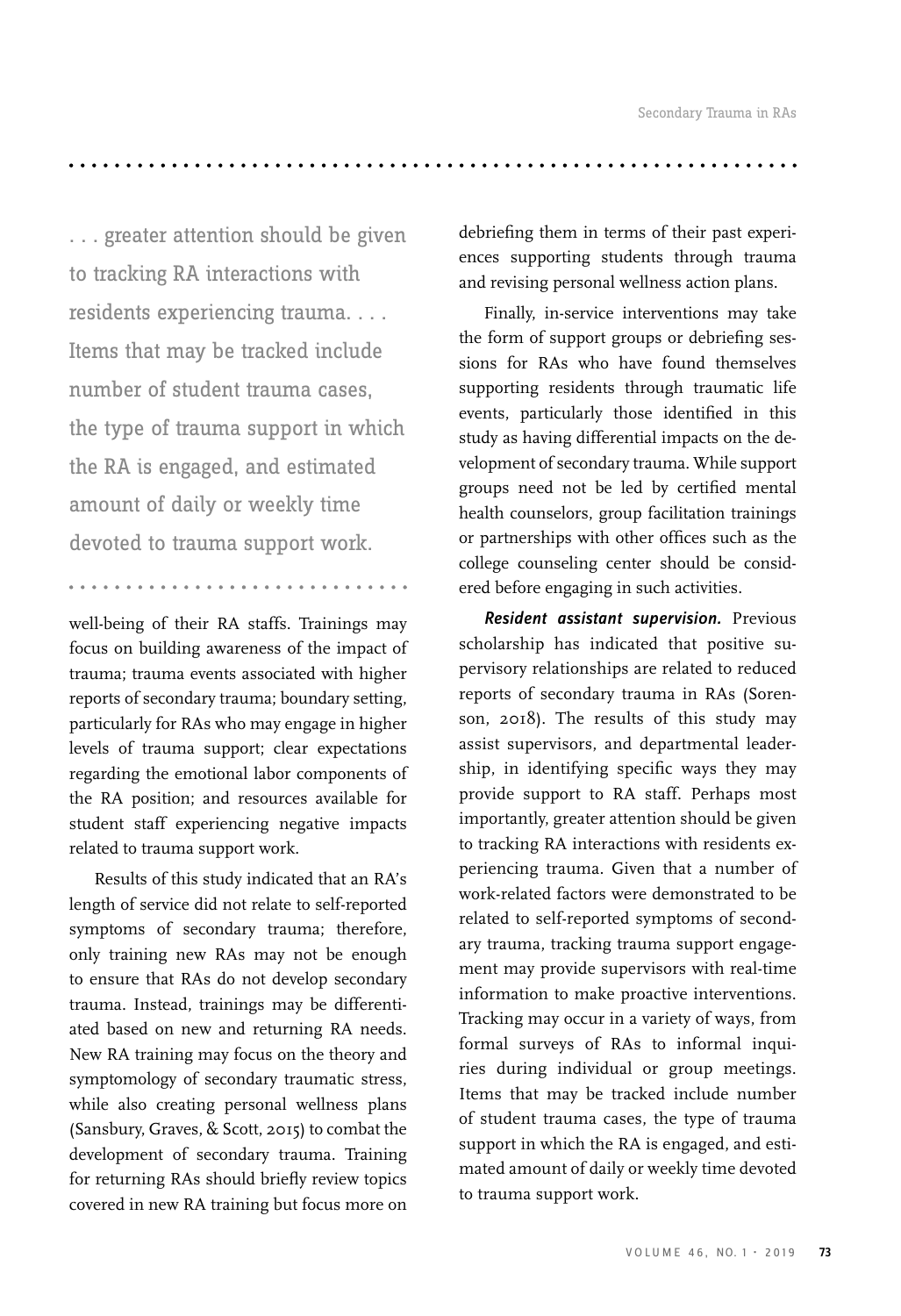Supervisors may also engage RAs in regularly scheduled coaching conversations regarding boundary setting for those who have higher caseloads of students experiencing trauma or work with a greater sum of trauma types. Departmental leaders should consider creating or revising policies regarding RA caseload and support of students experiencing trauma. Policies may include mandatory screening by the campus counseling center, or contracted counselor, for RAs who engage in certain types of trauma support or reach a particular threshold of time spent supporting students.

#### **Future Scholarship**

This study focused on a limited number of work environment factors that may influence development of secondary trauma. Other work factors including level of supervision, perceived organizational support, and organizational culture may be considered in future studies. Additionally, scholars have suggested that personal characteristics, including race, gender, and sexual orientation, play a role in stress responses in other helping professions (Adams, Boscarino, & Figley, 2006; Connally, 2012; Sorsoli, 2007). Future research may consider how personal factors, in addition to work environment factors, may impact development of secondary trauma in RAs.

Furthermore, RAs are often part of larger teams who work together to provide student support in terms of community development. One outcome of secondary trauma is a sense of isolation or lack of social support (Hensel et al., 2015). Scholars have also demonstrated the positive impact of normalizing negative feelings associated with trauma support work through peer and professional support interventions (Bercier, 2013). Future studies

may focus on the impact of secondary trauma within the context of RA teams, investigating the impact of secondary trauma on team dynamics or vice versa.

#### **Limitations**

This study is not without limitations, and results should be considered in light of these constraints. Most notably, this study was conducted using a relatively small sample size, potentially restricting generalizability of findings. This limitation is also compounded as there is no recorded description of the national population of college and university resident assistants for comparison. Additionally, the instrument used in this investigation, the *Secondary Trauma in Resident Assistants Scale*, is limited in that it is *not* meant to diagnose secondary trauma; and the prior existence of other mental health disorders, such as depression and anxiety, may have impacted responses to specific items. The STRAS is also restricted in the ability to analyze specific aspects of training or types of trauma, which may have impacted responses on the survey. Finally, while this study suggests a relationship between trauma support work and secondary traumatic stress in RAs, this study was not designed to infer causative relationships.

# **CONCLUSION**

Supporting students who have experienced trauma has increasingly become a part of student support roles in the U.S. (Lynch, 2017; Lynch & Glass, 2018; Read et al., 2011). Often viewed as paraprofessional helping staff, RAs are given tremendous responsibility, yet, as students themselves, they may experience harm as a result of their duties. Other helping professions have indicated how trauma support work may lead to potentially hazardous out-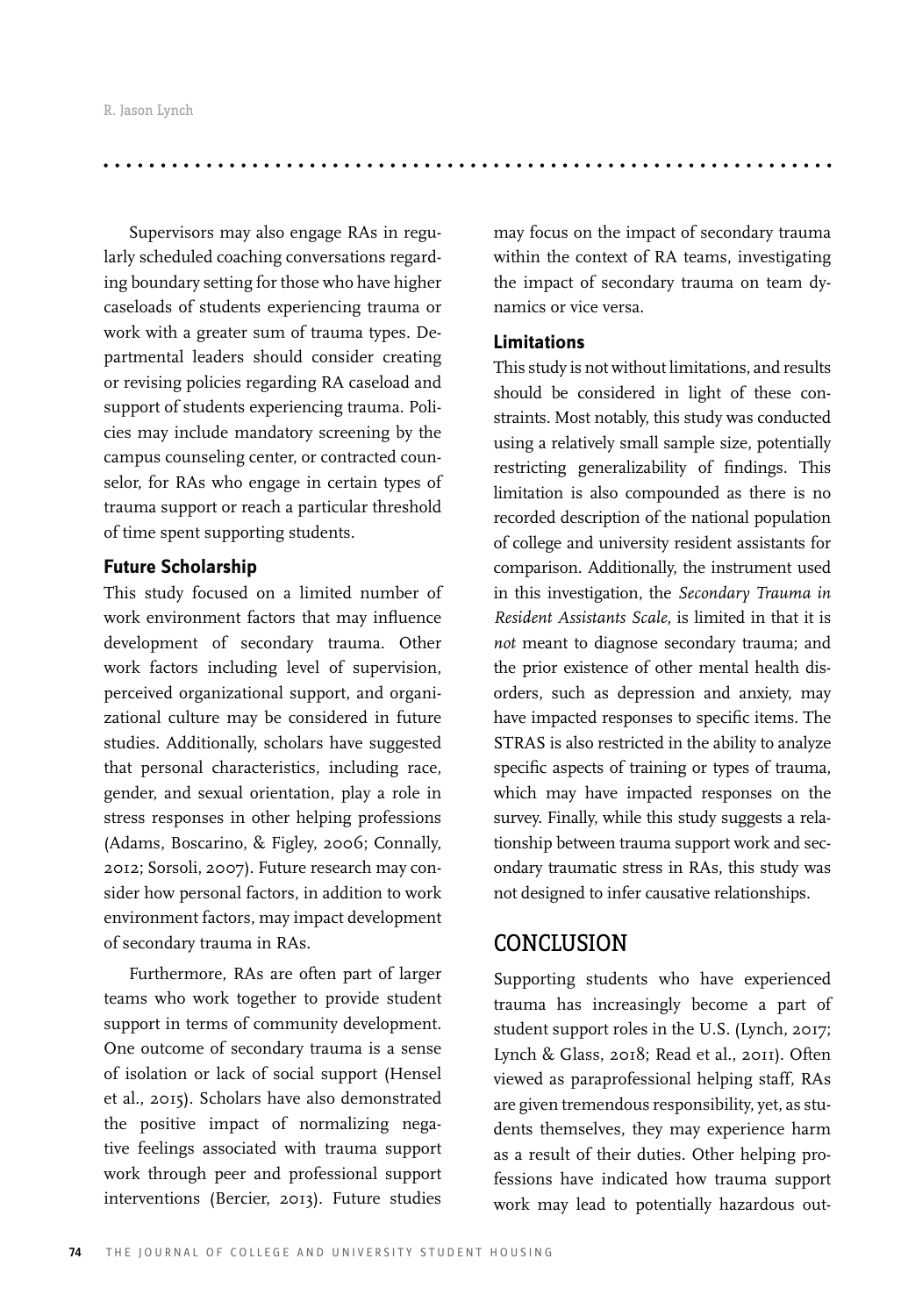comes, including secondary traumatic stress. The results of this study explored secondary traumatic stress as one potential outcome of RA trauma support work, as well as how work environment factors may impact self-reported symptoms of secondary trauma. As RAs increasingly engage in trauma support work, it is imperative that scholars and practitioners understand how to equip RAs with the tools to manage their own trauma as they seek to be a resource for their residents.

# REFERENCES

- Adams, R. E., Boscarino, J. A., & Figley, C. R. (2006). Compassion fatigue and psychological distress among social workers: A validation study. *American Journal of Orthopsychiatry, 76*(1), 103–108. doi: 10.1037/0002-9432.76.1.103
- American College Health Association (ACHA). (2015). *Fall 2015 reference group executive summary: National College Health Assessment.*  Hanover, MD: Author.
- American Psychiatric Association. (2013). *Diagnostic and statistical manual of mental disorders* (5th ed.). Washington, DC: Author.
- Association for University and College Counseling Center Directors. (2017). *The Association for University and College Counseling Center Directors annual survey.* Indianapolis, IN: Author.
- Baird, K., & Kracen, A. (2006). Vicarious traumatization and secondary traumatic stress: A research synthesis. *Counseling Psychology Quarterly, 19*(20), 181–188. doi: 10.1080/09515070600811899
- Bercier, M. L. (2013). *Interventions that help the helpers: A systematic review and meta-analysis of interventions targeting compassion fatigue, secondary traumatic stress and vicarious traumatization in mental health workers* (Unpublished doctoral dissertation). Loyola University Chicago, Chicago, IL.
- Boone, K. B. (2018). Resident assistant workplace

motivation. *The Journal of College and University Student Housing, 44*(2), 28–43.

- Canto, A., Cox, B., Osborn, D., Becker, M., & Hayden, S. (2017). College students in crisis: Prevention, identification, and response options for campus housing professionals. *The Journal of College and University Student Housing, 43*(2), 44–57.
- Center for Collegiate Mental Health. (2017, January). *2016 annual report* (Publication No. STA 17–74). Retrieved from https://sites.psu. edu/ccmh/files/2017/01/2016-Annual-Report-FINAL\_2016\_01\_09-1gc2hj6.pdf
- Cieslak, R., Shoji, K., Luszczynska, A., Taylor, S., Rogala, A., & Benight, C. (2013). Secondary trauma self-efficacy: Concept and its measurement. *Psychological Assessment, 25*(3), 917–928. doi: 10.1037/a0032687
- Connally, D. (2012). The relationship between clinician sex, ethnicity, sexual identity, and secondary traumatic stress. *Journal of Gay & Lesbian Mental Health, 16*(2012), 306–321. doi: 10.1080/19359705.2012.697002
- Crumpei, L., & Dafinoiu, I. (2012). The relation of clinical empathy to secondary traumatic stress. *Procedia–Social and Behavioral Sciences, 33,*  438–442. doi: 10.1016/j.sbspro/2012.01.159
- Devilly, G., Wright, R., & Varker, T. (2009). Vicarious trauma, secondary traumatic stress, or simply burnout? Effect of trauma therapy on mental health professionals. *Australian and New Zealand Journal of Psychiatry, 43,* 373–385. doi: 10.1080/00048670902721079
- Dickey, J. (2016, May). The revolution on America's campuses. *The New York Times.* Retrieved from http:// time.com/4347099/college-campus-protests/
- Figley, C. R. (1999). Compassion fatigue: Toward a new understanding of the costs of caring. In B. H. Stamm (Ed.), *Secondary traumatic stress: Selfcare issues for clinicians, researchers, and educators* (2nd ed., pp. 3–28). Lutherville, MD: Sidran.
- Fisher, B., Cullen, F., & Turner, M. (2000). *The sexual victimization of college women* (NCJ 182369). Retrieved from https://www.ncjrs.gov/ pdffiles1/nij/182369.pdf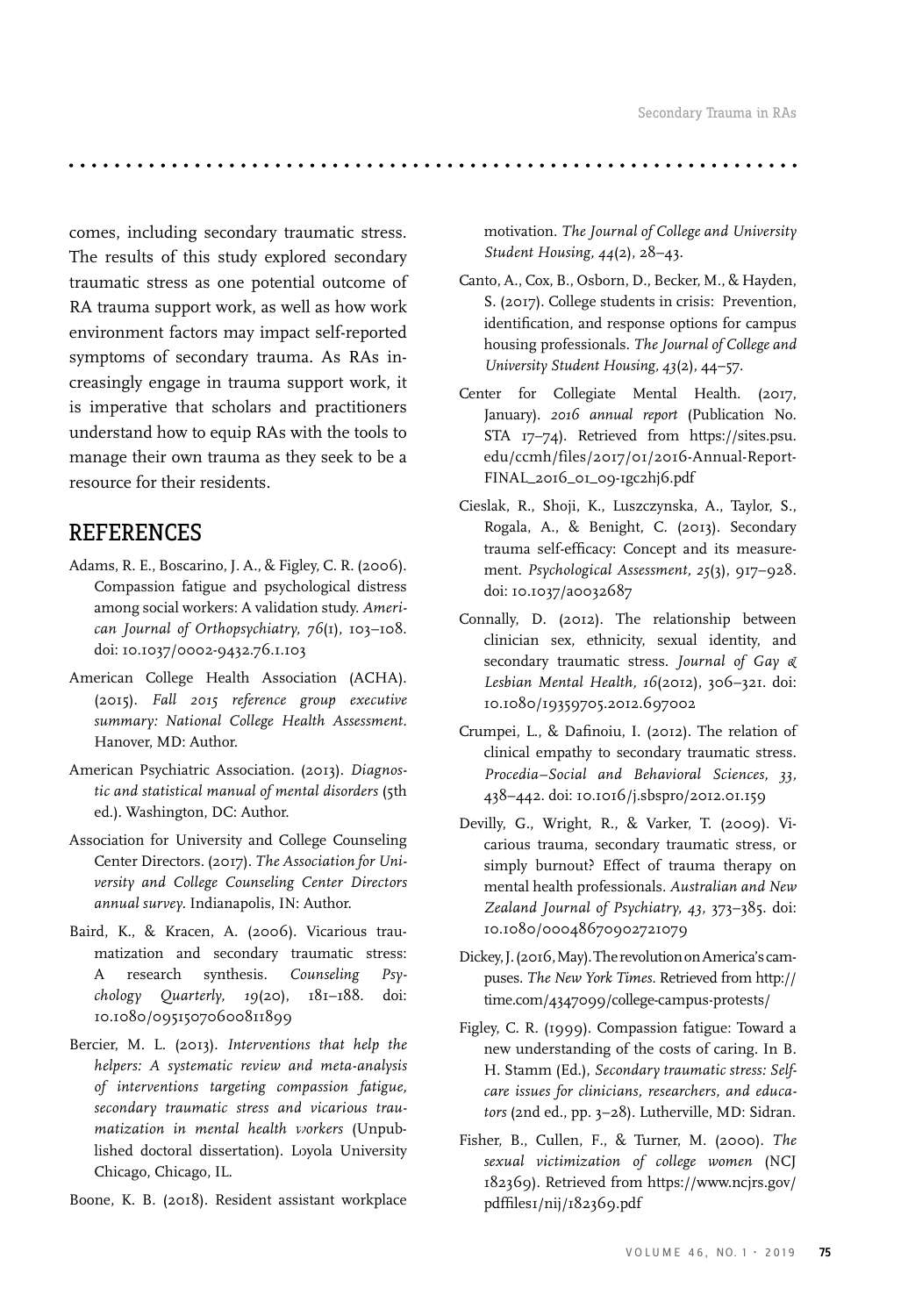- Gallagher, R. P. (2014). *National survey of college counseling centers.* Alexandria, VA: The International Association of Counseling Services, Inc.
- Grosz, R. (2008). Suicide: Training the resident assistant as an interventionist. *Journal of College Student Psychotherapy, 4*(3–4), 179–194. doi: 10.1300/J035v04n03\_11
- Hardy, S. D., & Dodd, D. (1998). Burnout among university resident assistants as a function of gender and floor assignment. *Journal of College Student Development, 39*(5), 499–501.
- Harper, S. R., Davis, R. J., Jones, D. E., McGowan, B. L., Ingram, T. N., & Platt, C. S. (2011). Race and racism in the experiences of Black male resident assistants at predominantly White universities*. Journal of College Student Development, 52*(2), 180–200.
- Hensel, J., Ruiz, C., Finney, C., & Dewa, C. (2015). Meta-analysis of risk factors for secondary traumatic stress in therapeutic work with trauma victims. *Journal of Traumatic Stress, 28,* 83–91. doi: 10.1002/jts.21998
- Koch, V. A. (2016). Current practices in resident assistant training. *The Journal of College and University Student Housing, 42*(3), 80–97.
- Locke, B., & Stauffer, A. (2015). *Center for Collegiate Mental Health (CCMH) 2015 annual report* (Publication No STA 15-108). College Station, PA: Pennsylvania State University.
- Lynch, R. J. (2017). The development and validation of the Secondary Trauma in Resident Assistants Scale. *The Journal of College and University Student Housing, 44*(1), 10–29.
- Lynch. R. J., & Glass, C. R. (2018). The development of the Secondary Trauma in Resident Assistants Scale (STSAP). *Journal of Student Affairs and Practice*, *56*(1), 1–18.
- Manata, B., DeAngelis, B., Paik, J., & Miller, V. (2017). Measuring critical aspects of the resident assistant role. *Journal of College Student Development, 58*(4), 618–623. doi: 10.1353/csd.2017.0046
- May, C., & Wisco, B. (2016). Defining trauma: How level of exposure and proximity affect risk for post-

traumatic stress disorder. *Psychological Trauma: Theory, Research, Practice, and Policy, 8*(2), 233– 240. doi: 10.1037/tra0000077

- Newell, J. M., & Nelson-Gardell, D. (2014). A competency-based approach to teaching professional self-care: An ethical consideration for social work educators. *Journal of Social Work Education, 50*(2014), 427–439. doi: 10.1080/10437797.2014.917928
- Onofrietti, J. M. (2000). *Resident assistant stress, job satisfaction, and persistence* (Doctoral dissertation). Available from ProQuest Dissertations and Theses database. (DAI-A 61/02)
- Owens, E. (2011). *The resident assistant as paraprofessional counselor and crisis interventionist: A study of lived experience* (Unpublished doctoral dissertation). Duquesne University, Pittsburgh, PA.
- Paladino, D. A., Murray, T. L, Newgent, R. A., & Gohn, L. A. (2005). Resident assistant burnout: Factors impacting depersonalization, emotional exhaustion, and personal accomplishment. *The Journal of College and University Student Housing, 33*(2), 18–27.
- Read, J. P., Ouimette, P., White, J., Colder, C., & Farrow, S. (2011). Rates of DSM-IV-TR trauma exposure and posttraumatic stress disorder among newly matriculated college students. *Psychological Trauma: Theory, Research, Practice, and Policy, 3*(2), 148–156. doi: 10.1037/ a0021260
- Reingle, J., Thombs, D., Osborn, C., Saffian, S., & Oltersdorf, D. (2010). Mental health and substance use: A qualitative study of resident assistants' attitudes and referral practices. *Journal of Student Affairs Research and Practice, 47*(3), 325–342. doi: 10.2202/1949-6605.6016
- Rzeszutek, M., Partyka, M., Golab, A. B., & Ronald, T. (2015). Temperament traits, social support, and secondary traumatic stress disorder symptoms in a sample of trauma therapists. *Professional Psychology: Research and Practice, 46*(4), 213–220. doi: 10.1037/pro0000024
- Sansbury, B. S., Graves, K., & Scott, W. (2015). Managing traumatic stress responses among clini-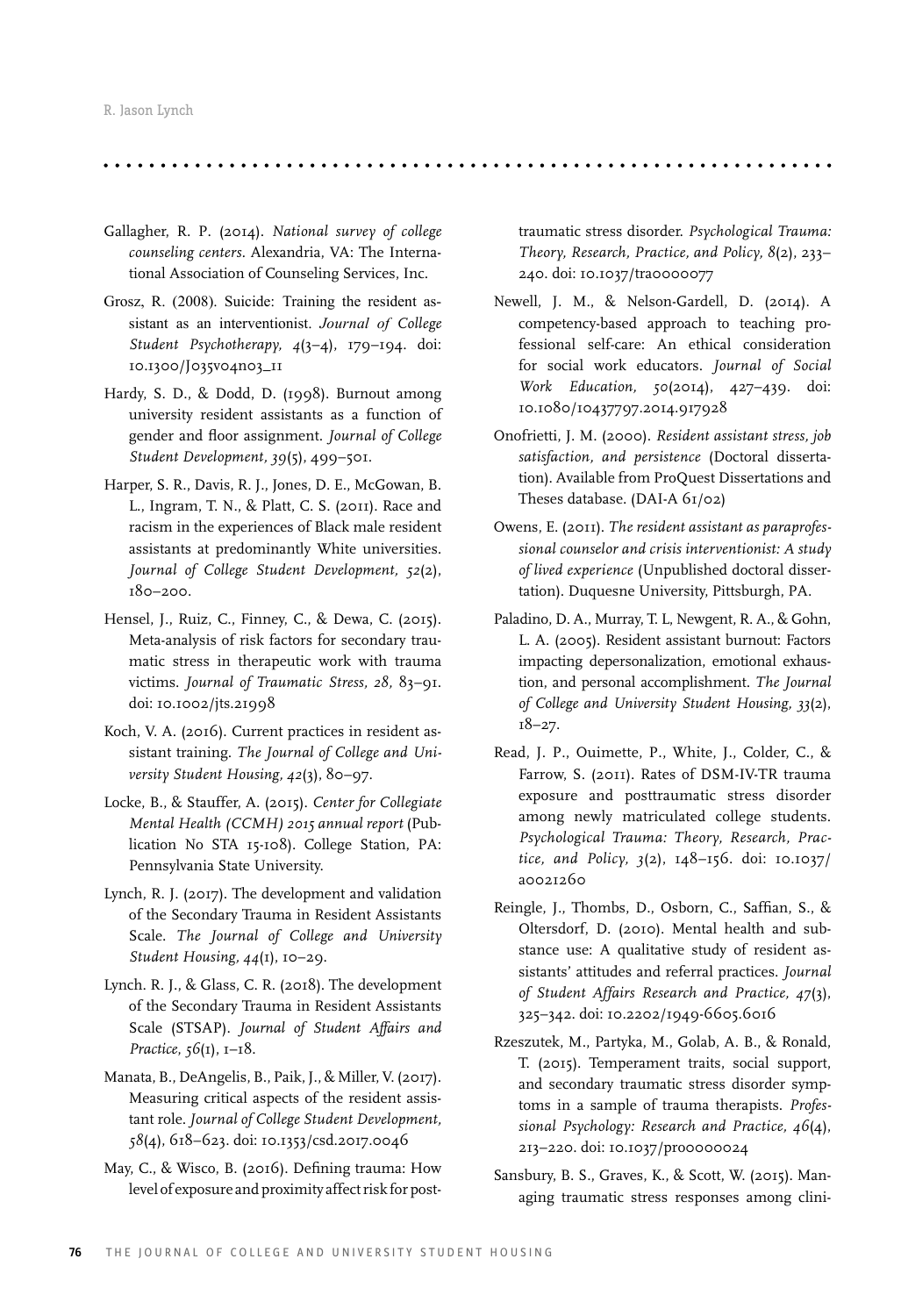cians: Individual and organizational tools for self-care. *Trauma, 17*(2), 114–122.

- Schaller, M. A., & Wagner, R. (2007). Indecision and an avalanche of expectations: Challenges facing sophomore resident assistants. *NASPA Journal, 44*(1), 32–56. doi: 10.2202/1949-6605.1754
- Shoji, K. M., Smoktunowicz, E., Bock, J., Luszczynska, A., Benight, C., & Cieslak, R. (2015). What comes first, job burnout or secondary traumatic stress? Findings from two longitudinal studies from the U.S. and Poland. *PLoS ONE, 10*(8), 1–15. doi: 10.1371/journal.pone.0136730
- Siegfried, C. B. (2008). *Child welfare and secondary traumatic stress.* Los Angeles, CA: The National Child Traumatic Stress Network. Retrieved from http://www.nctsnet.org/nctsn\_assets/pdfs/ CWT3\_SHO\_STS.pdf
- Silverman, M., & Glick, R. (2010). Crisis and crisis intervention on college campuses. In J. S. Kay & V. Hoboken (Eds.), *Mental health care in the college community* (pp. 157–178). Hoboken, NJ: Wiley & Sons, Ltd.
- Sorenson, E. A. (2018). *Situational stress factors and secondary traumatic stress among resident assistants* (Unpublished doctoral dissertation). Miami University, Oxford, OH.
- Sorsoli, L. (2007). Where the whole thing fell apart: Race, resilience, and the complexity of trauma. *Journal of Aggression, Maltreatment, & Trauma, 14*(1/2), 99–121. doi: 10.1300/J146v14n01\_06
- Stoner, J. C. (2017). Revisiting resident assistant burnout: Functions of gender, community com-

position, choice to continue employment, and job satisfaction. *The Journal of College and University Student Housing, 44*(1), 30–47.

- Suicide Prevention Resource Center. (2014). *Suicide among college and university students in the United States.* Waltham, MA: Education Development Center, Inc.
- Taub, D. J., Johnson, R. B., & Calhoun, D. W. (2016). Introduction–Resident assistants in college and university housing. *The Journal of College and University Student Housing, 42*(3), 8–11.
- Taub, D. J., & Servaty-Seib, H. L. (2011). Training resident assistants to make effective referrals to counseling. *The Journal of College and University Student Housing, 37*(2), 10–24.
- Taub, D. J., Servaty-Seib, H. L., Miles, N., Lee, J., Wachter-Morris, C. A., Prieto-Welch, S. L., & Werden, D. (2013). The impact of gatekeeper training for suicide prevention on university resident assistants. *Journal of College Counseling, 16,* 64–78.
- Thombs, D. L., Gonzalez, J. M., Osborn, C. J., Rossheim, M. E., & Suzuki, S. (2015). Resident assistant training program for increasing alcohol, other drug, and mental health first-aid efforts. *Society for Prevention Research, 16,* 508–517. doi: 10.1007/s11121-014-0515-x
- U.S. Department of Education. (2016). *Campus safety and security.* Retrieved from https://ope.ed.gov/ campussafety/Trend/public/#/answer/2/201/ trend/-1/-1/-1/-1